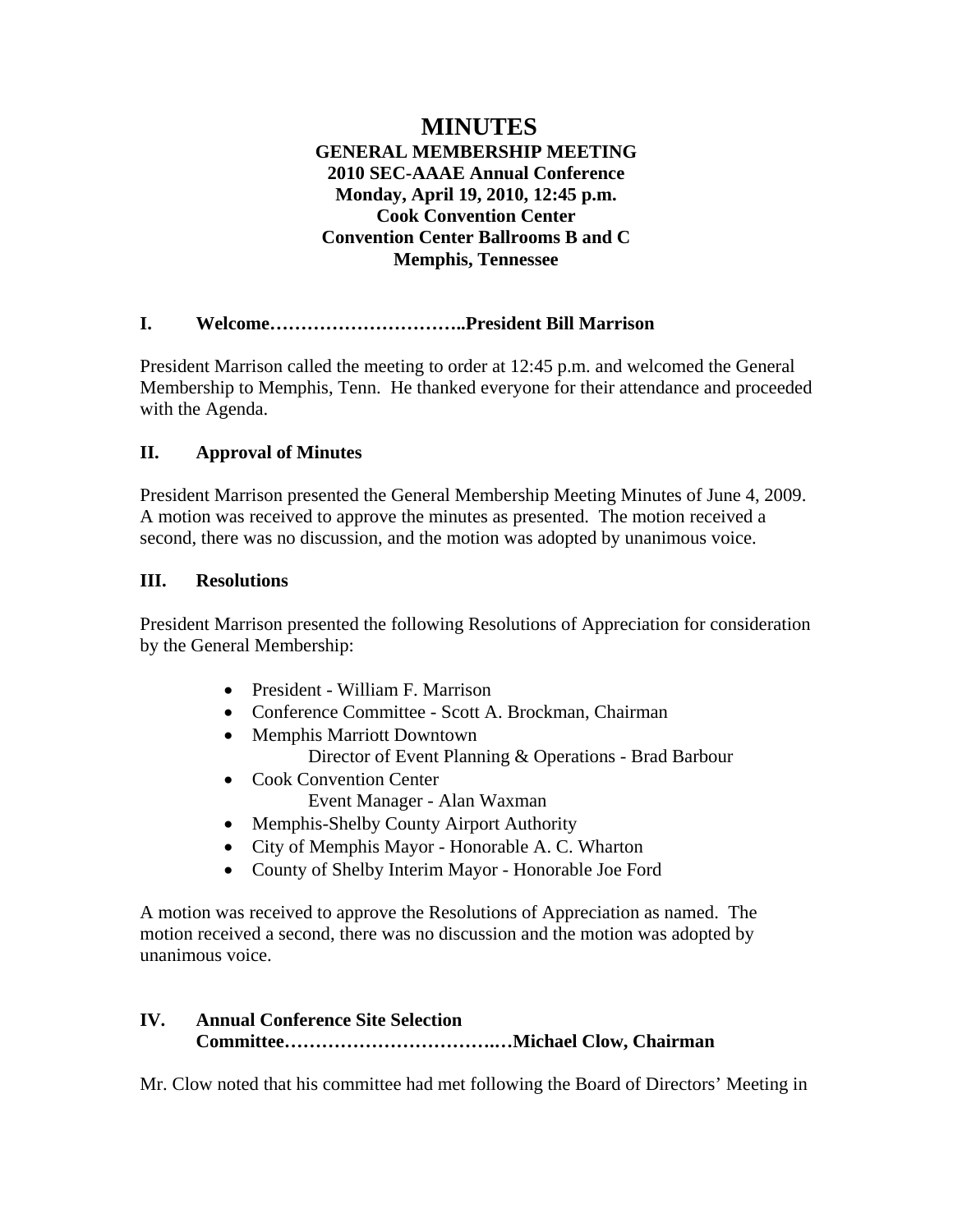#### **GENERAL MEMBERSHIP MEETING MINUTES April 19, 2010 Page 2**

Hutchinson Island, Fla., and the Committee was pleased to recommend Chattanooga, Tenn., as the venue for the 2014 SEC-AAAE Annual Conference. A motion was received to confirm the venue. The motion received a second, there was no discussion and the motion was adopted by unanimous voice.

#### **V. Nominations Committee……………….Tom Bibb, Chairman Walter White Chuck Henderson**

Mr. Bibb thanked his committee for their good work and dedication to the nominations process and he offered the following slate of officers for consideration by the General Membership:

- Immediate Past President William Marrison
- President Scott Brockman
- President-Elect Mike Landguth
- Secretary-Treasurer Chris Brown
- Board of Directors Mike Clow
- Board of Directors Jeff Gray
- Board of Directors Judi Olmstead
- Board of Directors -Greg Kelly
- Corporate Representative on Board of Directors Claudia Holliway
- Appointment to AAAE Executive Committee Scott Brockman
- Appointment to AAAE Nominating Committee Larry Cox
- Nomination to AAAE Board of Directors Tom Bibb and Bill Marrison

President Marrison called for nominations from the floor and hearing none he asked for a motion to confirm the slate as presented. A motion was received to confirm the slate. The motion received a second, there was no discussion and the motion was adopted by unanimous voice.

# **VI. Approval and Ratification of Policies**

President Marrison noted that ratification and/or affirmation of Chapter Policies is required on an annual basis. In that regard, he offered the following Policies for ratification and/or affirmation:

- SAMA Educational Foundation, Inc., Investment Policy (Ratify Revision)
- SEC-AAAE Investment Policy (Ratify Revision)
- SAMA Educational Foundation Funding Policy (Reaffirm)